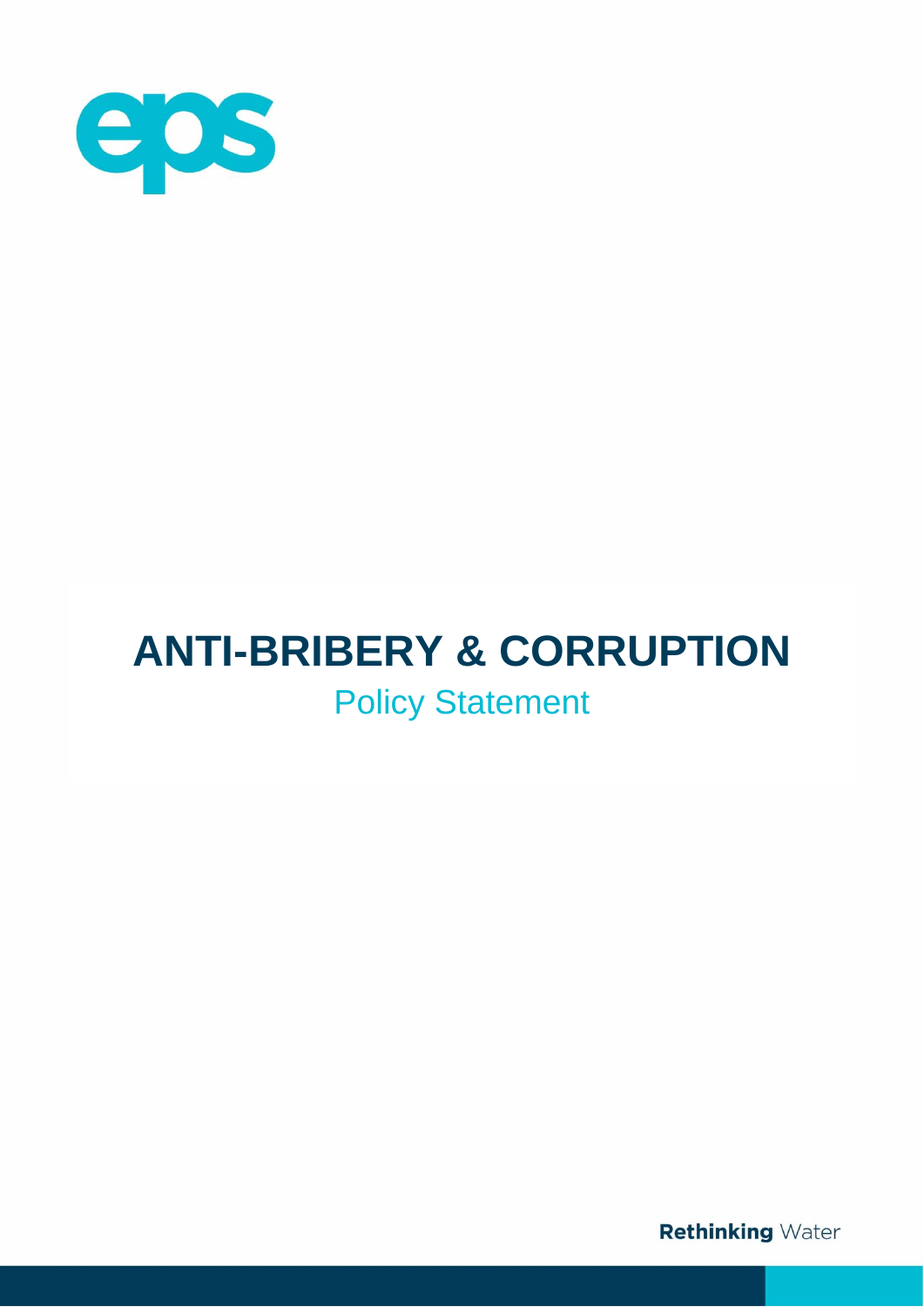



| <b>CONTENTS</b>                                       | <b>PAGE</b>    |
|-------------------------------------------------------|----------------|
| Introduction                                          | $\overline{2}$ |
| What is bribery or corruption?                        | $\overline{2}$ |
| What is a bribe?                                      | 3              |
| Who can participate in bribery or corruption?         | 3              |
| What is the law regarding bribery/corruption?         | 3              |
| What is the EPS policy concerning bribery/corruption? | 4              |
| How do you raise a concern?                           | 6              |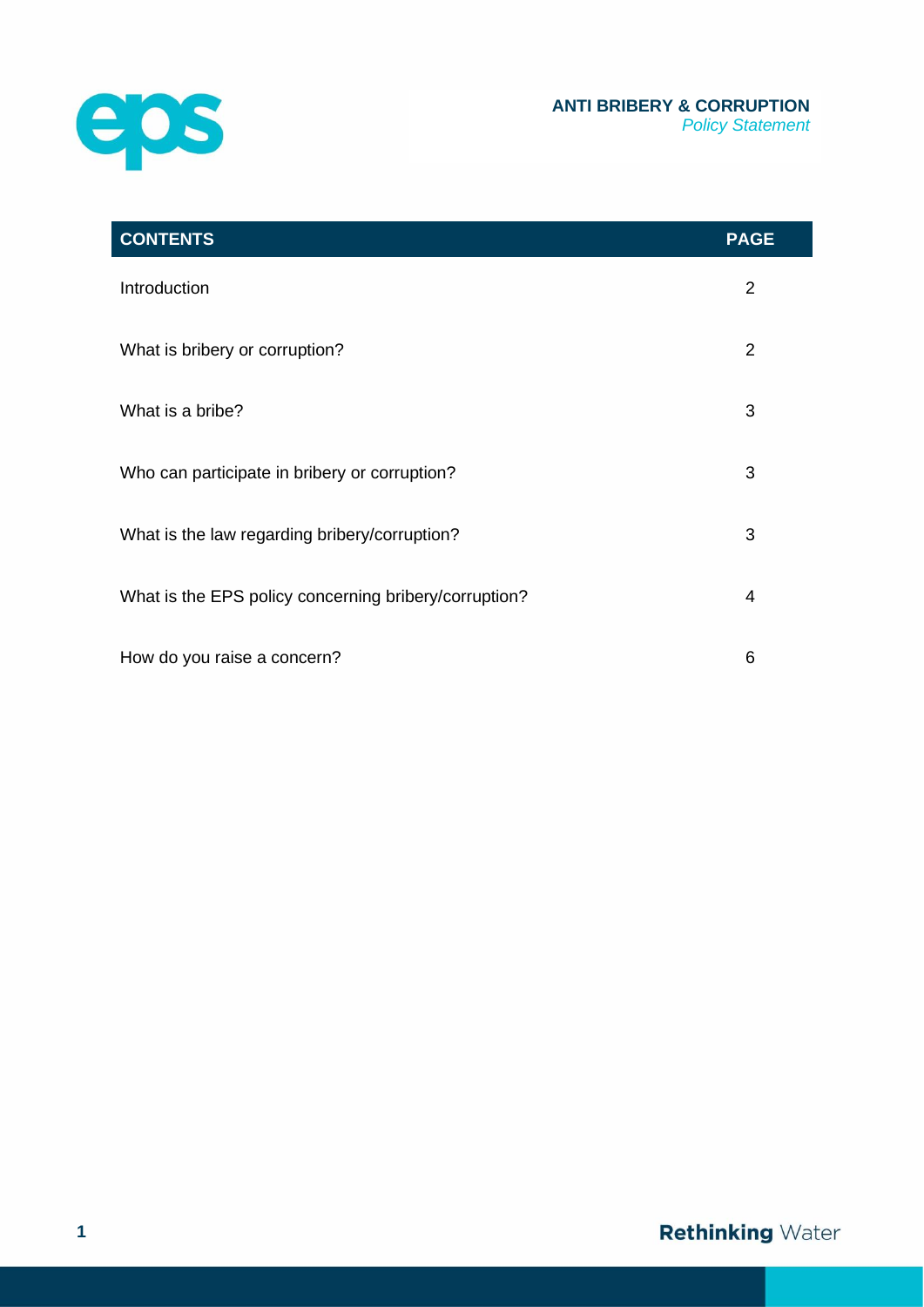

#### **1. INTRODUCTION**

The EPS anti-bribery and corruption policy sets out the procedures and principles that the company employees and agents must adhere to. This policy ensures that EPS protects the trust it enjoys from its customers and all stakeholders. It is the responsibility of all stakeholders to ensure that everything is done to protect the company and its stakeholders. This policy will be communicated to all businesses and employees, as well as all relevant partners and associated individuals and entities.

This policy outlines the necessary procedures so that EPS will maintain its high ethical standards and in doing so protect its long-term reputation from any allegations of bribery and/or corruption. EPS has a strict zero tolerance policy in regards to bribery and corruption and this policy applies to all levels within the organisation from employees to the board. It is by cooperating collectively at all levels within the organisation that we will ensure that our principles of anti-bribery, corruption and business ethics will be maintained. Any employee or stakeholder, who has any concerns regarding same, should contact the managing director to address same.

# **2. WHAT IS BRIBERY OR CORRUPTION?**

#### Bribery is: -

Promising, offering, giving, requesting, accepting whether directly or through a third party, any advantage to induce or reward any behaviour that is improper (illegal, unethical or a breach of duty). Even if a bribe is refused or fails to have the desired effect – IT STILL IS A BRIBE!

Advantages can be both financial and non-financial and may include some or all of the following: -

- › Gifts and hospitality
- › Confidential information
- › Consultancy contracts
- › Employment contracts
- › Loans
- › Business award
- › Donations (including charitable donations)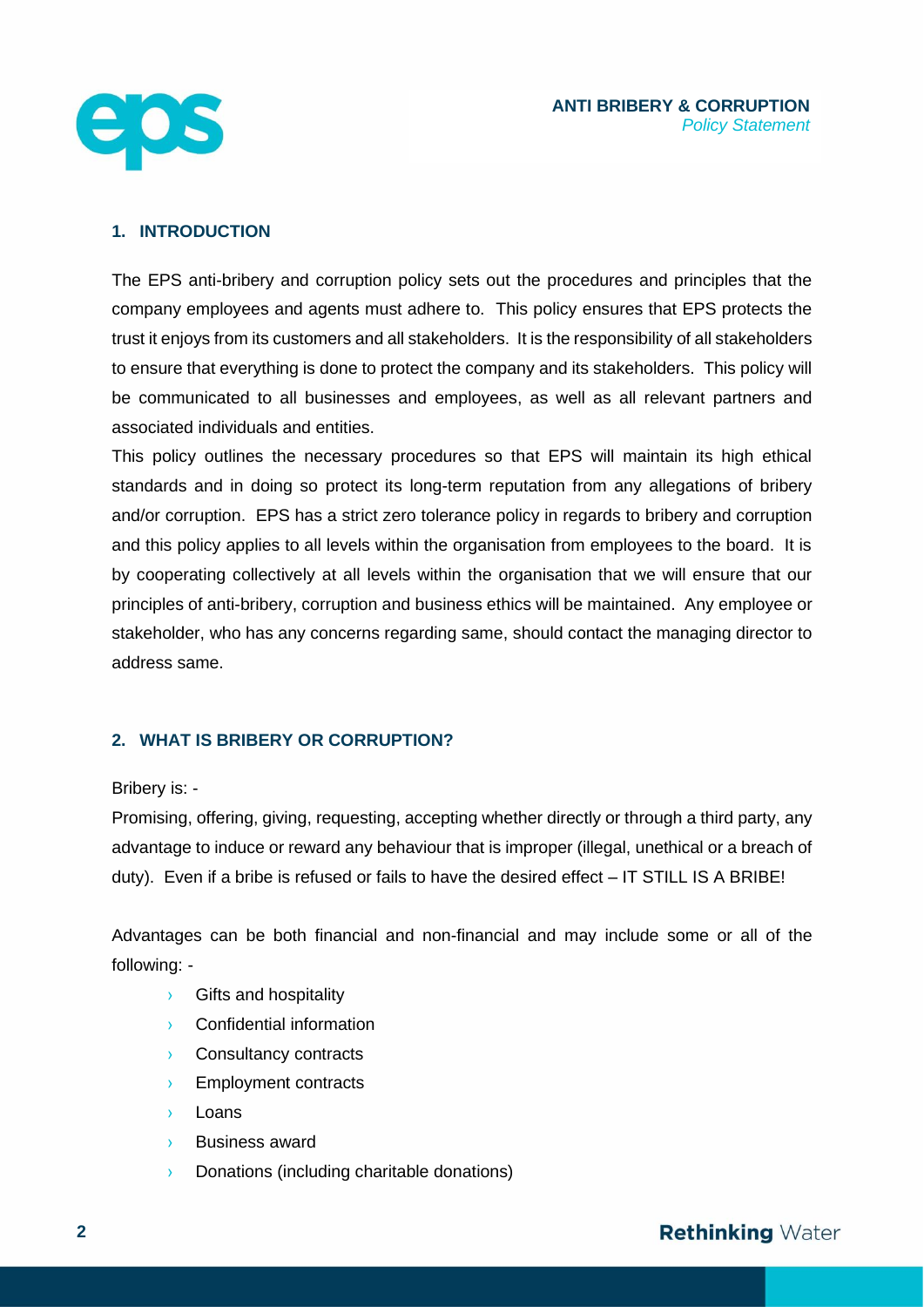

- Money or goods
- Preferential treatment
- › Holidays
- $\rightarrow$  Any other advantage or benefit which is for the purpose of providing unethical value to an individual or entity

# **3. WHAT IS A BRIBE?**

A bribe can take many different forms, but in general it involves a corrupt intent. It generally creates a "quid pro quo" where both parties benefit as a result of the bribe in some shape or form. It may involve any of the following:-

- **I** Offering or receiving a "kick back", loan, fee, reward, or any other advantage
- $\rightarrow$  Direct or indirect promise, offering or authorisation of anything which has value
- $\rightarrow$  Providing aid, donations, or voting support which allows improper influence

# **4. WHO CAN PARTICIPATE IN BRIBERY OR CORRUPTION?**

Bribery or corruption can be committed:-

- › By any EPS employee, regardless of their role in the organisation, whether direct, indirect, agent or as an employee, officer, director or advisor
- $\rightarrow$  By any person or entity acting on behalf of EPS, i.e. a business partner or associate
- $\rightarrow$  By any individuals or organisation where others are authorised to carry out such acts

#### **5. WHAT IS THE LAW REGARDING BRIBERY AND CORRUPTION?**

Bribery is a criminal offence in the UK and Ireland and as a group, EPS and all of its stakeholders need to be aware of the requirements of the Prevention of Corruption (Amendment) Act 2010 and the UK Bribery Act 2010. In the absence of more recent detailed content in the Irish territory EPS consider and adhere fully with the requirements of the 2010 UK Act.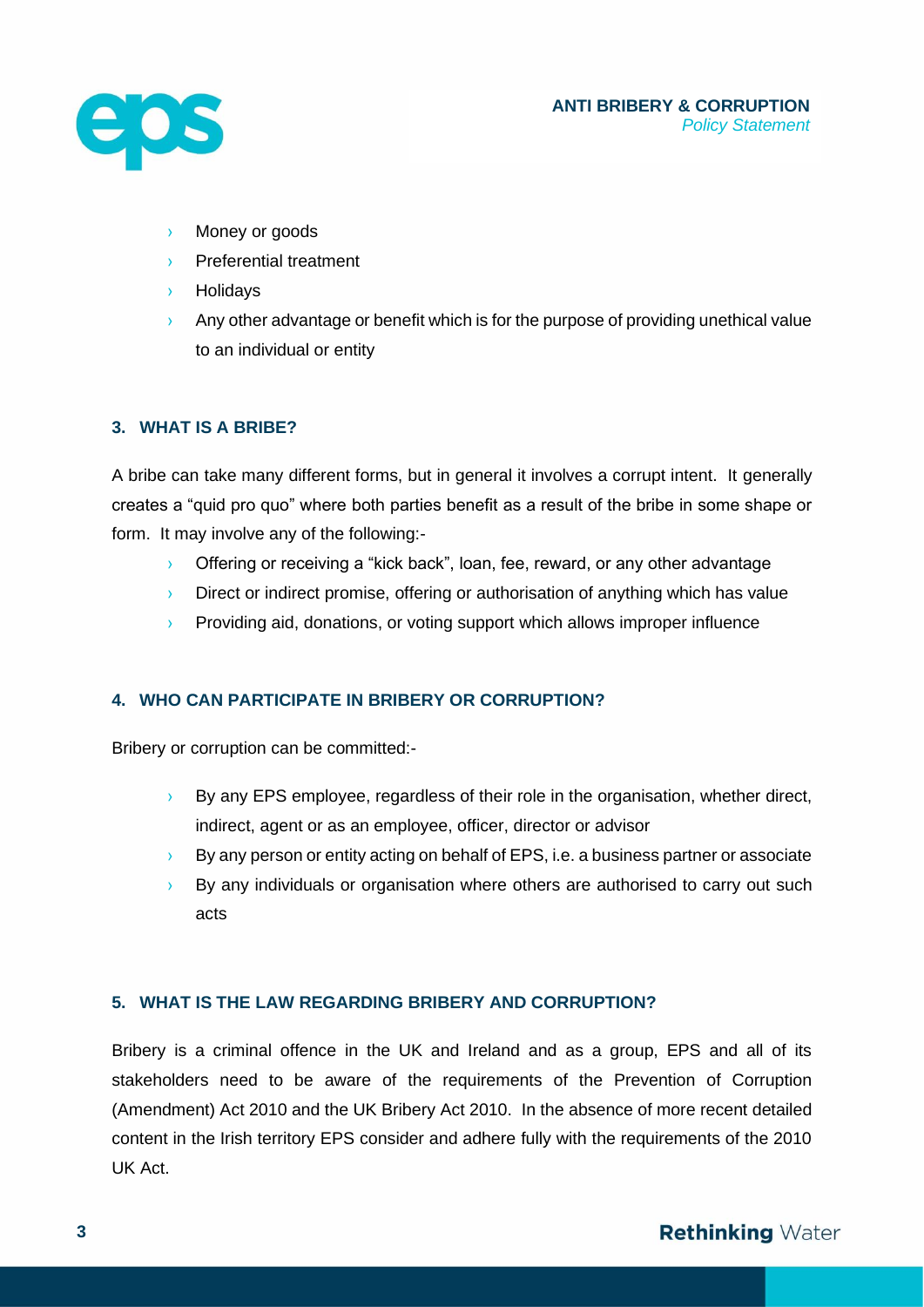

### **6. WHAT IS THE EPS POLICY CONCERNING BRIBERY AND CORRUPTION?**

#### A. Giving and/or Receiving Bribes

EPS and all associated companies have a zero tolerance on bribery. As such all employees including agency workers, contractors: -

- Must never promise, offer or give a bribe
- › Must never request or take a bribe
- Must never suffer demotion or adverse consequences for refusing to pay or take a bribe
- $\rightarrow$  Must always adhere to our strict standards concerning gifts and hospitality
- B. Gifts & Hospitality

In general gifts, entertainment and hospitality which include the receipt or offer of gifts, meals, tokens of appreciation or invitations to events, functions or any other social gathering in connection with matters relating to our business are acceptable provided they are within reasonable bounds of value and occurrence.

What is not acceptable are gifts which involve a necessary return, gifts of cash or cash equivalent vouchers or entertainment of a sexual or similar inappropriate manner. Any gift received or offered which results in an unethical or corrupt act which leads on to an illgotten gain for either or both parties is never acceptable in any circumstances.

What is normally acceptable includes:-

- › Occasional attendance to sports, business or cultural events
- › Occasional meals with someone with whom we do business
- $\rightarrow$  Gifts of nominal value such as pens, meal vouchers or small promotional items

What is important concerning gifts or hospitality is that they are transparent and above board. If any employee has any concern or doubt in this area they should consult with their manager as required for consultation and advice on same.

C. Facilitation Payments

Facilitation payment are payments made to any official that will lead to the exploitation of a routine or necessary action which the payer has a legal or other entitlement, such as obtaining a licence, planning permission, visa etc. A facilitation payment may also be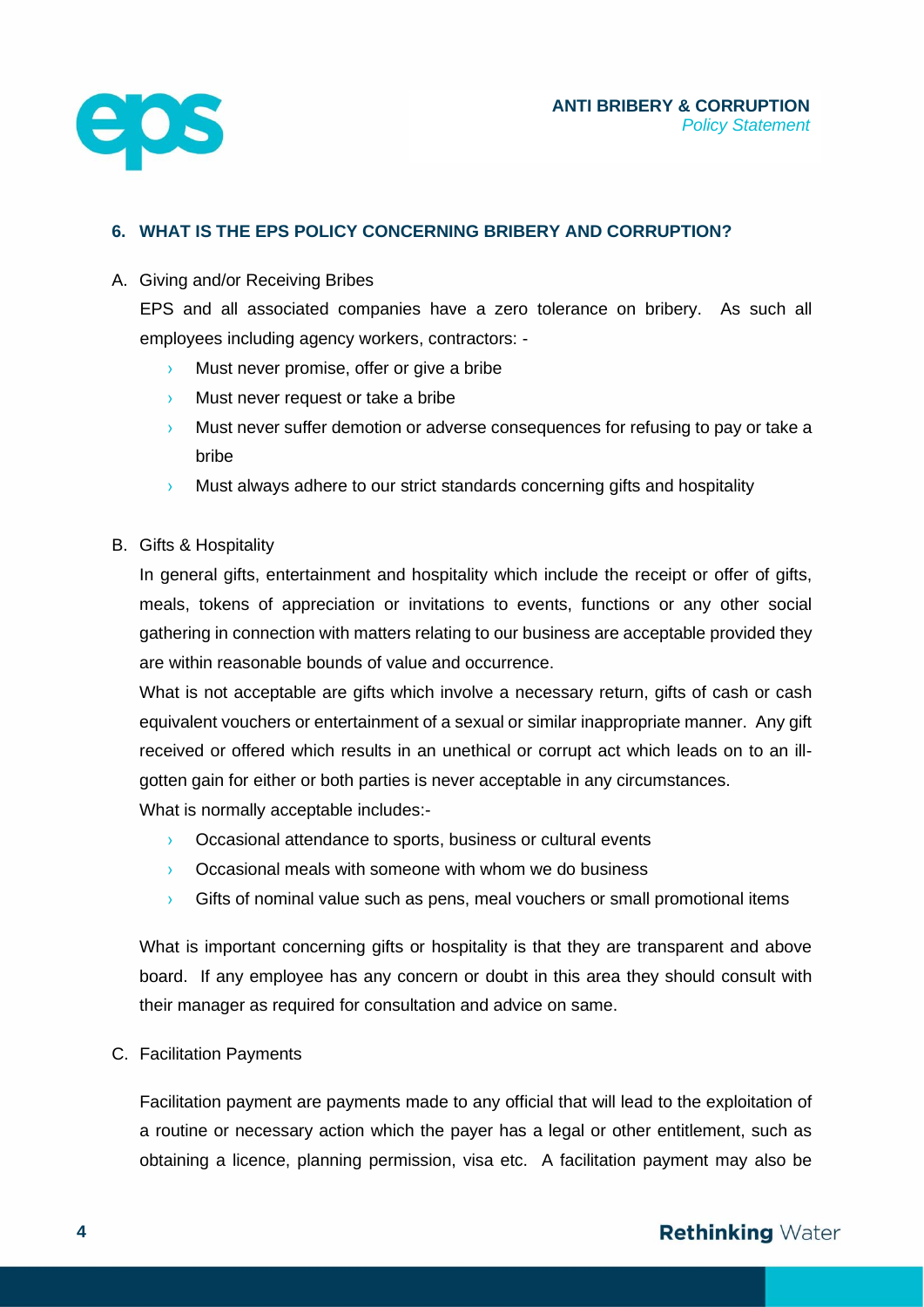

known as a "grease payment". All such payments are illegal and EPS has a zero tolerance on same in all circumstances.

#### D. Conflicts of Interest

All EPS employees and agents must act so as to avoid all conflicts of interest. Such conflicts may include:-

- $\rightarrow$  Private arrangements for goods for personal use through company suppliers
- $\rightarrow$  Private arrangements for the use and availing of special discount terms from suppliers unless agreed officially with the company
- $\rightarrow$  Payments received from any third party for performing a service which is already part of your official duty as an employee in the group
- $\rightarrow$  All business decisions, especially the appointment of or placing of contracts must not be influenced in any way by any personal relationships or by membership of any organisation
- E. Dealings with Public Officials

A public official may be an individual which holds any legislative, executive, administrative or judicial position in the state. Any offer of an advantage to any public official at any level in relation to the winning or retention of business may be treated as a bribe. If any employee is in any doubt in this regard, please seek consultation and advice from your manager or the managing director.

# F. Business Partners, Agents & Advisors

- EPS will only work with those individuals or entities that are approved and reputable
- $\rightarrow$  All remuneration is appropriate to the services carried out and in line with our company policies and procedures
- No payments are ever made in cash and only through bone fide channels which are fully transparent